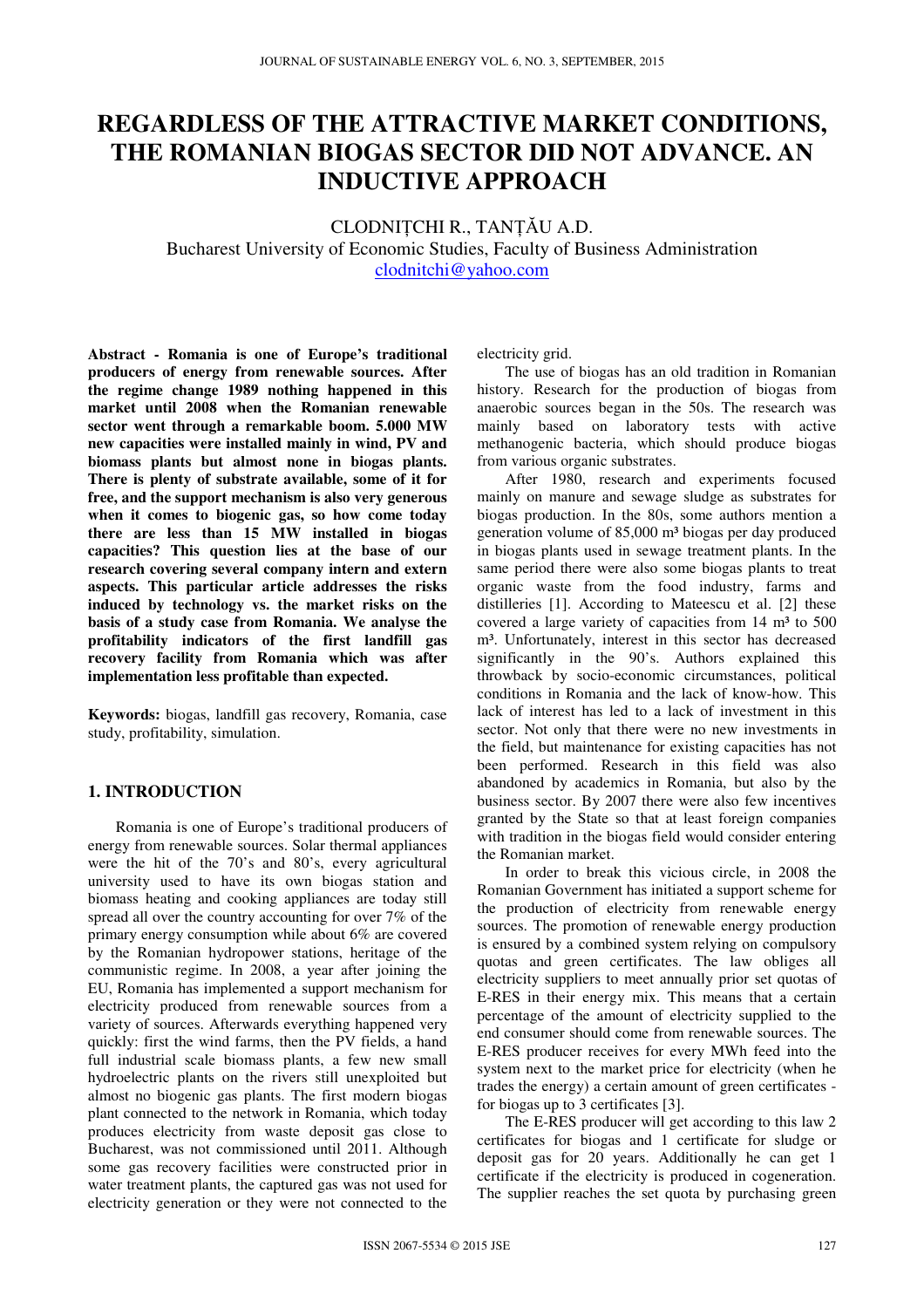certificates. The remuneration for the energy producer consists of the current price for electricity and an additional compensation received for the traded green certificates. The certificates may be traded on a specialised market in the price range  $\epsilon$  27-55/piece + Euro-inflation. The current minimum value for certificates is 29.3  $\varepsilon$  / MWh and the maximum value 59.6  $E / MWh$ .

The average electricity prices for E-RES producers as well as the medium certificate price vary; Table 2 shows their evolution in the time-period 2011-2014. According to these figures a biogas electricity producer using cogeneration would have earned 2014 between 122.9 € / MWh (worst case scenario) and 213.8 € / MWh (best case scenario), with a media of 143  $\epsilon$  / MWh. These values still place Romania among the most active supporters of biogas in Europe [3].

This kind of support scheme is however associated with higher risks than schemes relying on feed in tariffs [4]. Cleijne and Ruijgrok underlined that for electricity producers trading in green electricity, the price development of electricity - determined by supply and demand of electricity on the one hand and by fossil fuel prices on the other – constitutes a risk source which directly affects prices [5]. Obviously the same applies for green certificates which underlie also the free market mechanisms.

Even though the Romanian support scheme for renewable electricity generation was in place for three years, until 2011 there were no investments in the biogas field. The following table presents the production of energy from biogas and electricity installed capacity benefiting from the support scheme in force starting with 2011.

|                               | 2011   | 2012   | 2013   | 2014   | 2015 |
|-------------------------------|--------|--------|--------|--------|------|
| Number of plants              |        |        |        | 10     | 13   |
| Installed capacity(MWel)      | 1.9    | 5.0    | 6.9    | 12.1   | 16.1 |
| <b>Energy generated (MWh)</b> | 13,231 | 18,610 | 35,995 | 39,655 |      |

**Tabel 1: Biogas plants in Romania** 

Sorces: Transelectrica, ANRE

Baran [6] argued that the lack of investment in this area can be explained due to the need for higher efficiency in plants so that plants can work economically given current energy prices. Internal risks such as low plant performance, maintenance risks and risks related to operating costs are also addressed by other international studies [7].Top technology providers on the other hand, argue that given the market conditions in Romania, investments in waste gas or sewage sludge gas plants can break even after 2 to 3 years, so the case of the technology provider Haase Energietechnik from the further on described business case.

#### **2. METHODOLOGY**

In order to complete our research we decided to analyse a representative study case as well. Research based on case studies represents a widely accepted

alternative method of research. According to Duxbury [8] it offers an accepted framework for building real-world theory, based on direct observations, and not retrospective, surveys, or laboratory tests. Like recommended by Eisenhardt and Graebner we accessed a rich variety of data sources, including interviews, historical data, data obtained from official reports and personal observations [9]. We believe that interviews are a very effective way to gather large amounts of empirical data, especially when the phenomenon of interest is rare. This particular research based on a singular case study, is presenting qualitative data in narrative format, interspersed with quotes on key informants and other documents. The formulation of the theory is achieved through the close link between empirical evidence and theories emerging. Studies based on one case have the advantage that they can describe a phenomenon in detail, what we have tried to achieve within this paper.

On basis of the particular case studied and the official data available concerning the market evolution, we developed a simple calculation model for the profitability indicators of investments in landfill gas recovery facilities easily transposed on any other project. We used this model in order to determine the influence of market factors and of technological factors on the return of investment.

## **3. CASE STUDY ON THE LANDFILL GAS RECOVERY FACILITY IN CHIAJNA, ILFOV**



**Fig. 1 Landfill gas recovery facility, Chiajna [10]**

The first plant using biogas from organic waste to produce electricity and heat in Romania was completed 2011 by IRIDEX GROUP (Bucharest) in collaboration with HAASE Energietechnik GmbH (Neumunster, Germany). The analysed facility is installed near to the landfill Chiajna (located 11 km from downtown Bucharest), and is built and managed by IRIDEX GROUP (Romanian Capital, Turnover 2014 – 40 Mil. Eur).

1999, when the landfill Chiajna was put into service, it was the first Romanian municipal landfill operated and owned by a company with private capital. Since 2006, Iridex Group had started working on a project aiming to generate energy from landfill gas. At the beginning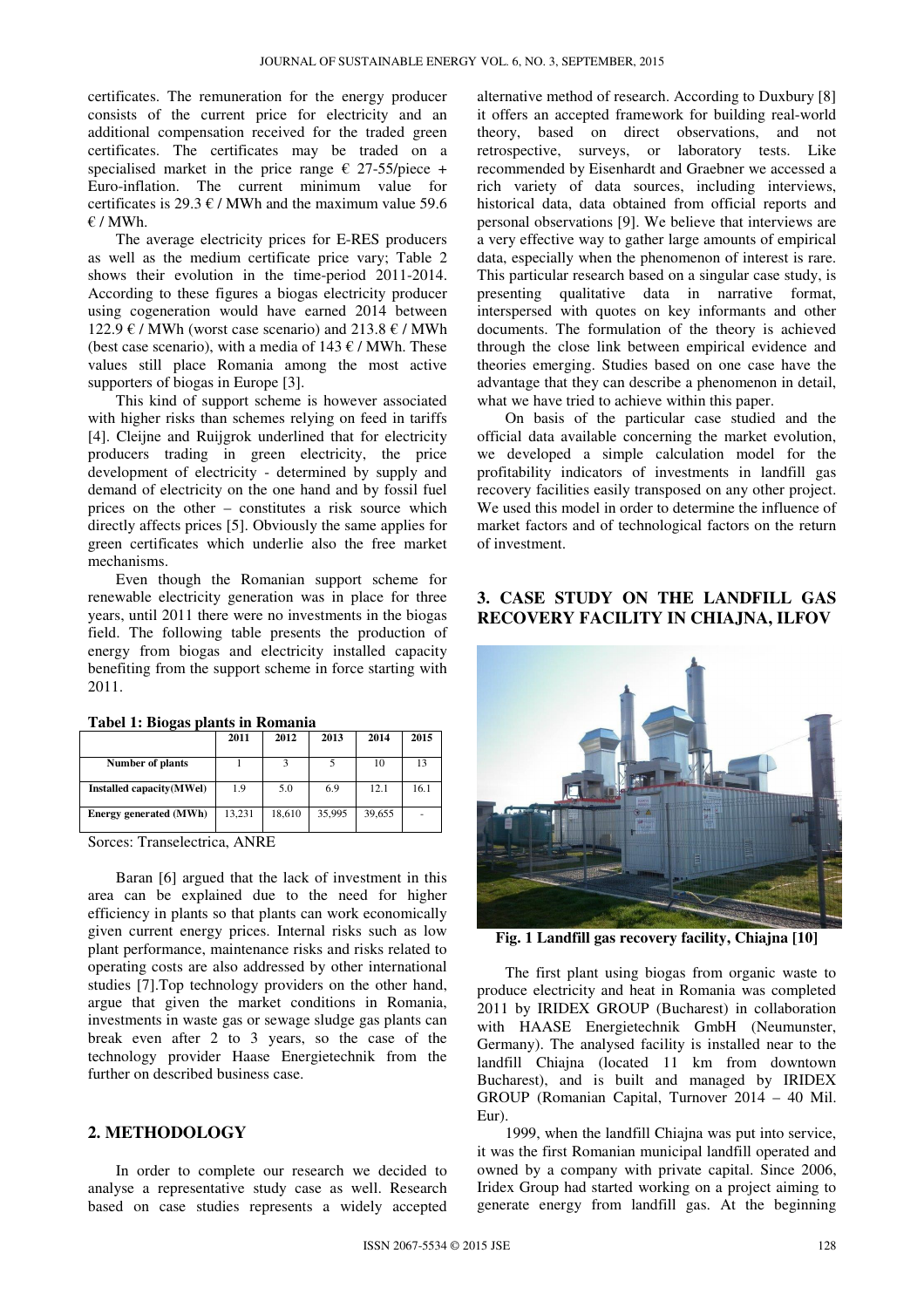Iridex tried a collaboration with a service provider from Bucharest and a Norwegian investor. Haase Energietechnik, a leading German technology and service provider specialized on landfill technology became then the technology partner of the project. Unfortunately, the partners didn't reach an agreement in the negotiations concerning project size, costs, revenues and profit distribution. Negotiations have been concluded and the landfill owner decided to develop, finance and operate the project by himself. On this basis, negotiations between IRIDEX and Haase were taken up again and successfully completed in February 2010, when the agreement was signed between the two companies and one year later their landfill gas facility was put into practice.

## **3.1 TECHNICAL ASPECTS**

In the case of landfills, the waste's organic fraction is first decomposed aerobic (by using oxygen embedded microorganisms to form carbon dioxide and water) followed after depletion of oxygen by a phase of anaerobic digestion. The anaerobic decomposition comprises the acido- and acetogenesis resulting in hydrogen (H2), ammonium (NH3), carbon dioxide (CO2) and organic acids as well as the methanogenesis, phase in which methane bacteria are using hydrogen and organic acids to produce methane (CH4), the main component of biogas. This stage starts according to Moisa after approx. 9 months of storage but usually continues for 30-40 years. The highest volume of biogas generated is expected to be reached at the end of the storage period of the landfill Chiajna, 2019 [10].

The Chiajna landfill is taking up an area of approx. 20 ha. The time limit set for the operation of the 2009 built landfill is 20 years. In 10 years of operation the amount of waste deposited in the landfill has reached approx. 3.0 Mil. T, and it is expected to reach by 2019 its maximal capacity of 4.3 Mil. T household waste.

The main components of the landfill gas recovery facility in Chiajna are [10]:

- The biogas capture network
	- 60 biogas collection wells, 90 cm in diameter, drilled into the landfill body, with depths between 15 and 25 m, fitted with perforated polyethylene pipes and gravel filters.
	- Special well heads with flexible connectors for coupling to the connection pipes.
	- Polyethylene pipelines connecting wells with each collection unit.
	- 4 units for biogas collection connected to groups of 15 wells, with the possibility of measuring quantitative and qualitative parameters of biogas per well.
- Biogas transport network
	- Network of polyethylene pipes on the margins of the landfill which connect landfill biogas collection units to the central unit.
	- Condensate separators in the low level points of the transmission pipelines.
	- The central unit for the production of electricity and heat from biogas
- Central condensate separation.
	- Desulfurization unit with activated carbon, which reduces the amount of H2S in biogas to fit the engine's limits to ensure the proper functioning of the CHPs.
	- Booster station.
	- Flame (burner) for surplus biogas.
	- 2 CHP units, in containers, each having an installed capacity of 1.2 MW.
	- (Heat exchanger to supply heat distribution network).
	- Transformer to connect to the medium voltage electrical grid.

2013 the average level of biogas captured varied between 1,600 Nm3 / h and 2000 Nm3 / h (Iridex estimates deviate from those of Haase Energietechnik). Representatives of Iridex anticipate an increase in output to 2.700Nm3 / h by 2019. Nowadays the company generates electricity that could cover the needs of approx. 5,000 households.

#### **3.2 THE INVESTMENT'S PROFITABILITY**

The plant supplies the local networks with green electricity since 2011, the year when Iridex Group Import Export also became a beneficiary of the support scheme in place. Considering that Iridex decided not to use the generated heat, the company receives only one green certificate for each MWh feed into the grid. Iridex generates revenue by selling the electricity and green certificates earned. The company was the first of the 13 companies in Romania who currently benefit from the green certificate support scheme for electricity generated from biogas.

Iridex's investment volume for the acquisition and implementation of the technical components listed above is estimated at  $\in$  3 Mil. The annual operation costs for the plant are estimated at  $\epsilon$  200,000 with general revisions costing up to 20% of the initial investment every 5 years. The life span of the plant is considered at 18 years with a residual value of  $\epsilon$  600,000.

The initial business plan relied on an annual constant income of 1.8 Mio.  $\epsilon$  leading to a full recovery of the investment in approx. two years. Having experience in markets with feed-in-tariffs support systems, and considering the very slow development of the Romanian renewable energy market in the period 2008-2011, Iridex's consultant and technology provider Haase Energietechnik underestimated the rapid evolution of the market in the years after the investment.

Following major investments in renewable projects, the medium prices for electricity on the wholesale market as well as the transaction prices for green certificates dropped each year. Meanwhile the electricity price for the end consumer rose to the point that the Government decided to intervene and lower the compulsory yearly quota for renewable energy in the energy mix. This decision lead to a blockage of the certificates market: 2015 1/3 of the green certificates issued will presumably remain unsold and the green certificates transactions happening are at minimum prices. The following table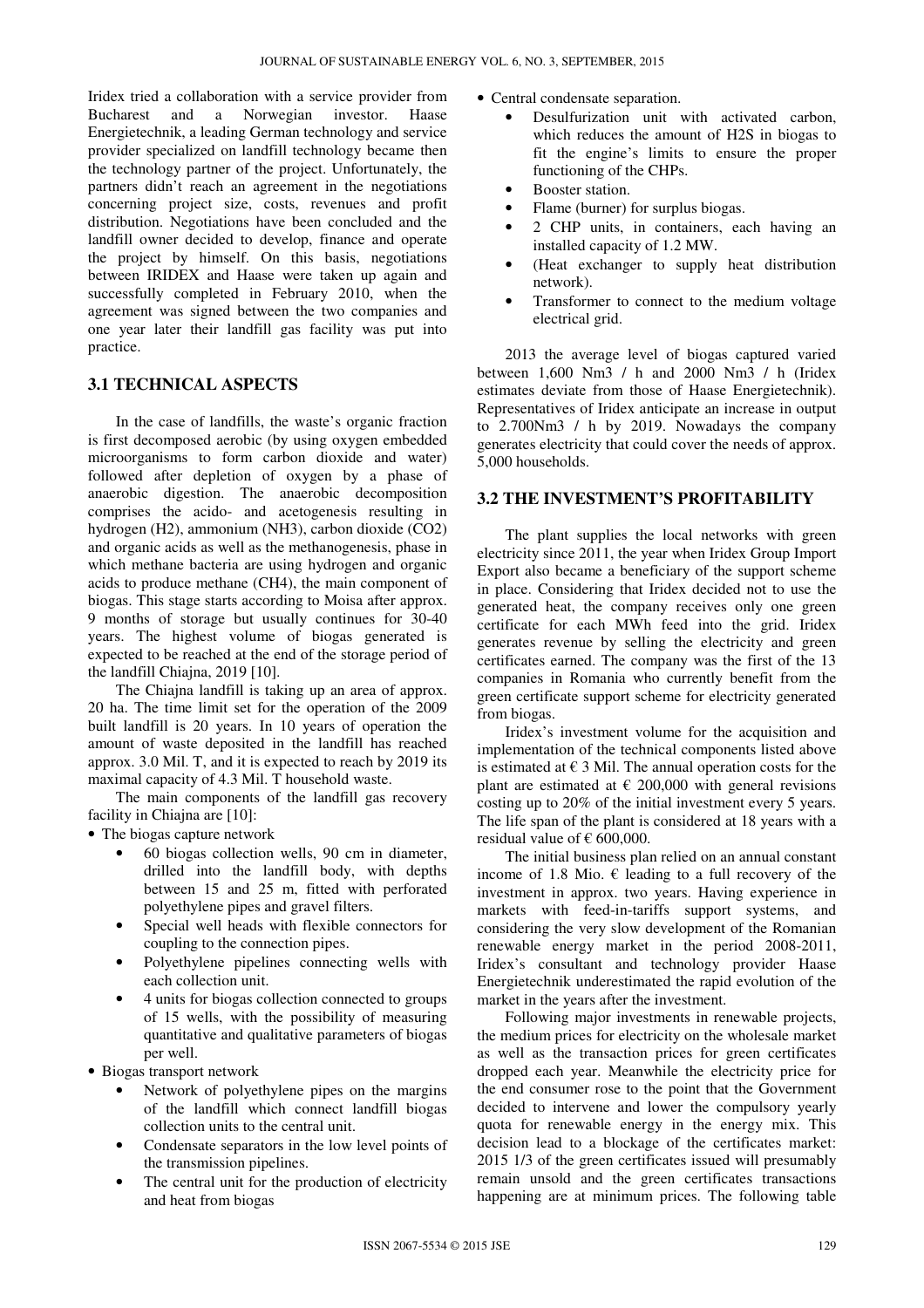presents the evolution of medium energy and certificates prices for the past 4 years, prices used in the rentability calculations presented further down.

**Table 2: Evolution of average electricity and green certificate prices on the specialized market** 

| Medium<br><b>Transaction Prices</b> | 2011 | 2012 | 2013 | 2014 |  |
|-------------------------------------|------|------|------|------|--|
| Eur/Mwh                             | 37.1 | 37.0 | 35.3 | 35.0 |  |
| Eur/GC                              | 56.7 | 53.0 | 44.7 | 36.0 |  |
| $-$                                 |      |      |      |      |  |

Source: ANRE, OPCOM

Starting with 2015, market experts expect the green certificates price to remain constant at their minimum legal value and the electricity price to slowly rise. In our calculation we adopted a conservative position choosing a worst case scenario from this point on: constant certificates and electricity prices.

We addressed the project's profitability using 4 common indicators:

• The net present value as calculated according to the formula

$$
NPV = \sum_{t=1}^{T} \frac{C_t}{(1+r)^t} - C_o \tag{1}
$$

where:

- $Ct = net cash inflow during the period t$
- C0= total initial investment costs
- $r =$  discount rate, and
- $t =$  number of time periods;
- The internal rate of return (IRR) as approximated by MS Excel 2010 on the basis of the NPV;
- The profitability index calculated considering the NPV and the initial investment;
- The recovery period.

The following table presents the main indicators of profitability obtained through calculations set out in Annex 1. The first column shows the optimum situation constant market conditions and maximum technological parameters (80,000 hours / year). Under ideal circumstances, Iridex would probably choose to pay of its accessed investment credit of 3 Mio. Eur in two years. The internal rate of return amounts to 119% and the investment is recovered in two years and six months. Applying the real evolution of market conditions in the last four years and an estimate of their evolution in the coming years under a constant production, the profitability index drops from 3.16 to 2.37 and the internal rate of return at 92%.

The project has also faced technological problems which affected substantially the number of hours the power plant worked. We adapted the ideal conditions situation with the real working hours. For the calculation of working hours from this point onward we used an average of 60,000 operating hours annually, a number on which the active support scheme in Germany, the greatest biogas energy producer worldwide, is grounded [11]. We find that the impact of the technological factor under constant market conditions on profitability indicators is higher so far than that of the market factors in optimal operating conditions. We extended the

investment credit payback period to 3 years and obtained an internal rate of return of 69% with a recovery period of 3 years and 6 months. Under real technological and market conditions, the investment in this project is recovered after 4 years and 5 months, the internal rate of return lies at 44% and the profitability index is 1.67.

| ucpenumg on mai iet anu technological conunions |                                                                                            |                                                                       |                                                                                  |                                                                       |  |  |  |  |
|-------------------------------------------------|--------------------------------------------------------------------------------------------|-----------------------------------------------------------------------|----------------------------------------------------------------------------------|-----------------------------------------------------------------------|--|--|--|--|
| <b>Indicator</b>                                | <b>Constant</b><br>market<br>conditions<br>and optimal<br>technologic<br>al<br>functioning | Market<br>fluctuations<br>and optimal<br>technological<br>functioning | Constant<br>market<br>conditions<br>and<br>technologica<br><b>l</b> difficulties | <b>Market</b><br>fluctuations<br>and<br>technological<br>difficulties |  |  |  |  |
| <b>Net Present</b><br>Value<br>(EURO)           | 6,470,610                                                                                  | 4,107,127                                                             | 3,790,274                                                                        | 2,018,941                                                             |  |  |  |  |
| <b>Internal Rate</b><br>of Return               | 119.50%                                                                                    | 92.01%                                                                | 69.51%                                                                           | 44.04%                                                                |  |  |  |  |
| Profitability<br><b>Index</b>                   | 3.16                                                                                       | 2.37                                                                  | 2.26                                                                             | 1.67                                                                  |  |  |  |  |
| <b>Recovery</b><br>Period<br>(Years)            | 2.46                                                                                       | 2.61                                                                  | 3.49                                                                             | 4.40                                                                  |  |  |  |  |

**Table 3: Variation of profitability indicators depending on market and technological conditions** 

Source: own calculations

In order to respond to the gas flow growth, Iridex recently decided to install a 3rd cogeneration unit with an electrical power of 1.2 Mwel. This time they plan to equip the unit also with a heat exchanger of 1.25 MWth. The project is in implementation stage. Depending on the amount of biogas, the facility will be extended to 5 cogeneration units with a total installed capacity of up to 6 MWel and 4 MWth. Representatives Iridex expect the facility to operate at full power around the time of closure of the landfill (2019), then it will gradually decrease reaching in 2029 its current dimension (2.4 MWel).

#### **3.3 IRIDEX AND HAASE – THE ENTREPRENEURIAL INITIATIVE**

Analysing the entrepreneurial initiative of Iridex Group through by the main features of its business models, confirmed that the company implemented an entrepreneurial model in Chiajna rather than a classic business model. Not only the fact that innovation is a main part of the company's mission but also the company's declared reasons for its decision to activate outside its core business, qualifies its business model as entrepreneurial. The main triggers for developing this project were [10]:

- Environmental standards in force & ecological reasons: "Prevention of gases resulting from the anaerobic digestion of organic waste which could harm the environment to reach the atmosphere,"
- Exploiting New Opportunities & Economic profitability: "The production of electricity and heat from renewable sources."
- Reduction of operating risks in its main business "To increase safety of operation of the landfill."

When analyzing the role that partnerships played in this business model, it is worth to turn our attention towards the German technology supplier HAASE Engergietechnik GmbH (BMF Engergietechnik HAASE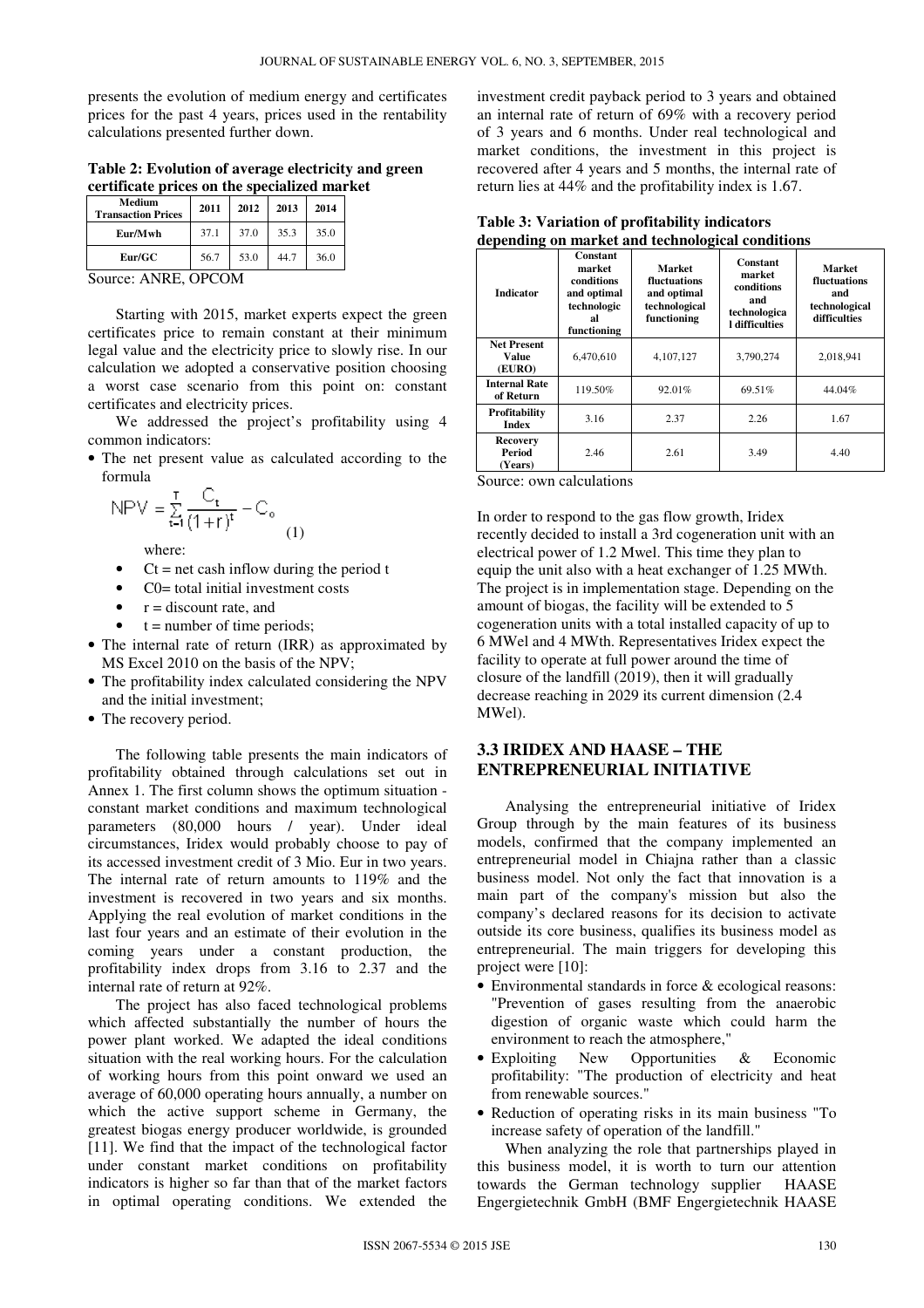GmbH), Iridex's main partner in this project. Haase Energietechnik is providing services and technologies for the management of leachate and landfill gas since 1986. In Germany the company is holding not only an extensive know-how regarding technology but also regarding operating and service structures and count among the market leaders both in terms of leachate management and recovery of landfill gas and biogas. The company also has a lot of experience at European level, in areas such as development and implementation of projects, general contracting and construction and operation of plants. Although market leader in several European countries, Haase Energietechnik is in Romania mainly active as a technology provider. In Chiajna Haase Energietechnik provided the technology, the design and site supervision and the ongoing technical maintenance and optimization.

The calculation presented in the chapter above is partially based on Haase Energietechnik's model, who recommends an annual capitalization of the investment cost (initial cost, gas collection system construction, gas recovery facility construction) of between 50% and 65% of annual costs. They also recommend their partners to engage investment credits with longer pay back times – ideally 10 years. Considering Iridex's economic strength, their overall cash flow and their decision to internally finance the project, we chose to reduce the payback time to the minimum. The operating costs have to be kept according to Haase at approx. 30% of the annual costs of the project.

Trying to better understand the small number of entrepreneurial initiatives in this field, we interviewed Haase's representatives regarding the main factors of impact on entrepreneurship and the overall development of this sector as well as about the main risks they are facing. They identified following determinant factors:

- The availability of resources:
	- ecological landfills of volumes allowing recovery facilities with installed electrical capacity exceeding 2MW,
	- substrate quality.
- Contractual options available;
- Availability of capital;
- Approvals and permits (construction, operation, trading);
- Technology (for biogas capture and recovery);
- Institutional culture;
- Income structure.

The main risks investors are facing in landfill gas exploitation are:

- Wrong estimates on the amount of gas available;
- Fluctuations in prices for heat and power;
- The general trend of increasing operating costs (staff, equipment, auxiliary costs).

The challenges encountered in the implementation of the project from Chiajna were both according to project representatives and to other sources of legal and technical nature. From a technical standpoint, the facility originally designed had to be upgraded regarding the gas pretreatment (cleaning). The landfill gas captured had a higher concentration of tracer gas than anticipated. From

the administrative point of view, the project implementation was delayed by the difficulties to obtain the technical approvals for connection to the electricity grid.

After implementation the permanent maintenance of the installation was not performed properly so the working times of the cogeneration units were influenced heavily. From administrative point of view, the changes to the support scheme for energy from renewable sources also influenced the evolution of the market and market prices in the detriment of Iridex.

In our interviews with the representatives of Haase Energietechnik we also asked them about the value added of this kind of business. They stressed repeatedly that as long as the gas exists and doesn't need to be generated, for instance in the detriment of food safety, the social value of a biomethane recovery systems can not under any circumstances be questioned. Analysing power plants on a whole life basis, renewable energy plants will contribute long term utmost to sustainable development. Assessing the effectiveness of a particular technology should not be limited to the operation period of the plant. Nuclear technology, for example, is considered to be an effective technology that results in a low-cost energy. Costs of neutralization and disposal of nuclear waste however are not taken into account in these assessments. Energy from biomethane recovered from landfills or municipal sewage treatment plants does not have any disadvantages. The most important aspect of this source of energy is the availability of free gas "The gas is there, flowing daily from a free source. The sooner the source is accessed the better, best case scenario projects are early initiated and

#### **4. CONCLUSIONS**

While specialised literature and several studies conducted within our academic circle [12] [13] [14] [15] in the past revealed the deep impact of external factors on the development of renewable energy entrepreneurial initiatives as well as on the whole sector, within this particular approach we can observe that the impact of internal factors is far more relevant.

First of all, although almost all modern renewable projects in Romania were developed as a consequence of the implementation of the renewable support scheme, we find that Iridex has been looking to develop a gas recovery facility to generate electric and thermal energy from waste deposit gas since 2006, two years before the support scheme for renewable electricity generation was put in place. The intention to exploit new business opportunities was mainly founded on the availability of resources of internal nature. We could be tempted to attribute their intrapreneurial decision to the obligations resulting from the standard environmental regulations. They were obliged to implement a gas recovery and treating system in order for the gas not to escape in the atmosphere, which they have had implemented prior to the complex gas recovery facility which was put in place 12 years after the completion of the landfill. Later on, when implementing and operating the facility, internal factors had a higher impact on the profitability indicators